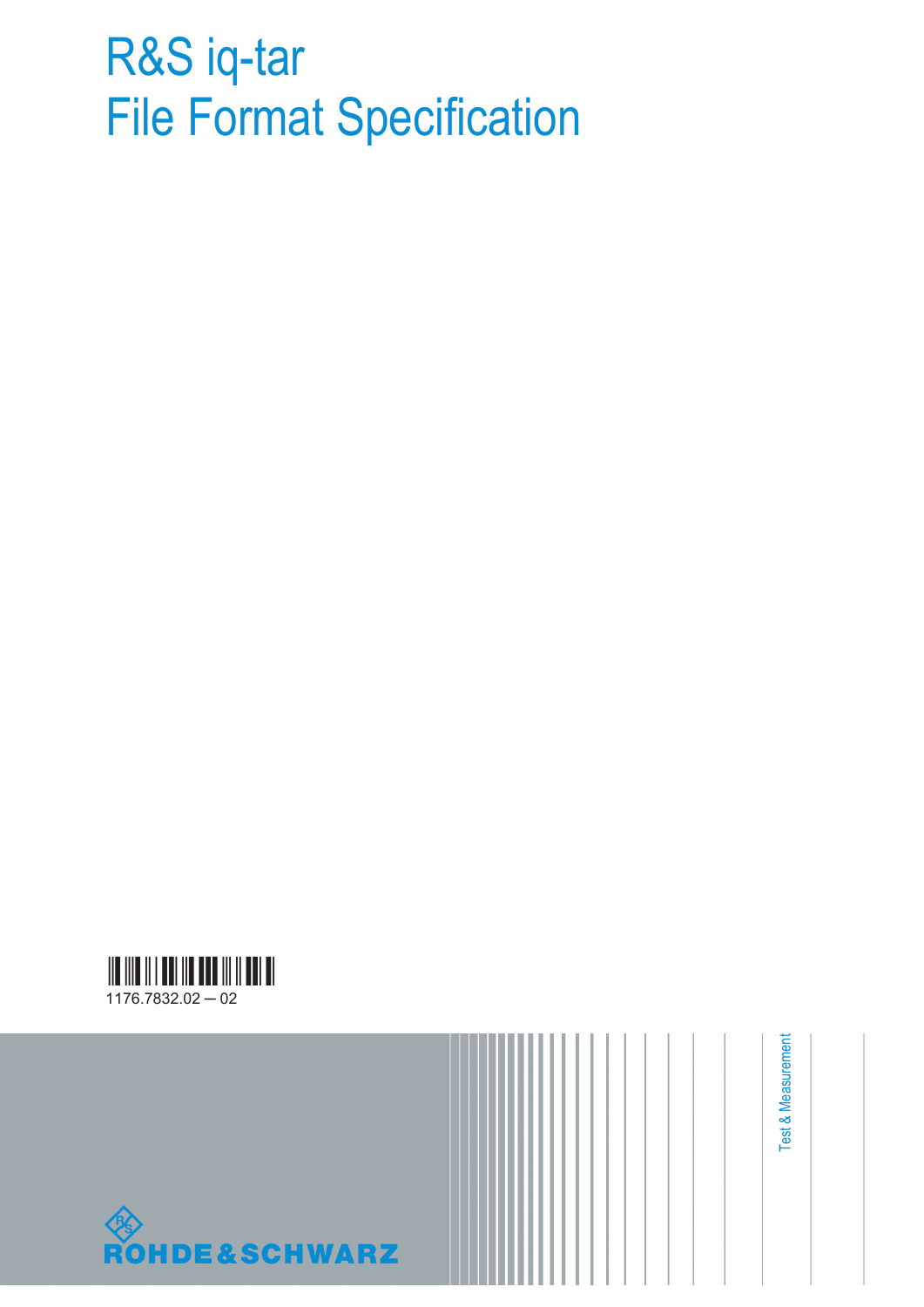The iq-tar file format XML schema definition (<http://www.rohde-schwarz.com/file/RsIqTar.xsd>) is released under the Apache License, Version 2.0,<http://www.apache.org/licenses/LICENSE-2.0>.

The iq-tar file format XML stylesheet ([http://www.rohde-schwarz.com/file/open\\_IqTar\\_xml\\_file\\_in\\_web\\_browser.xslt](http://www.rohde-schwarz.com/file/open_IqTar_xml_file_in_web_browser.xslt)) is released under the Apache License, Version 2.0, [http://www.apache.org/licenses/LICENSE-2.0.](http://www.apache.org/licenses/LICENSE-2.0)

It includes: **jQuery (JavaScript Library v1.4.2)** jquery-1.4.2.min.js ( <http://jquery.com/> ) Copyright 2010, John Resig Released under the MIT and GPL Version 2 licenses.

#### **explorercanvas HTML5 Canvas for Internet Explorer (r3)**

excanvas.compiled.js (<http://code.google.com/p/explorercanvas/>) Copyright 2006, Google Inc. Released under the Apache License, Version 2.0.

© 2015 Rohde & Schwarz GmbH & Co. KG Muehldorfstr. 15, 81671 Munich, Germany Phone: +49 89 41 29 - 0 Fax: +49 89 41 29 12 164 E-mail: [info@rohde-schwarz.com](mailto:info@rohde-schwarz.com) Internet: <http://www.rohde-schwarz.com> Subject to change R&S® is a registered trademark of Rohde & Schwarz GmbH & Co. KG. [MATLAB](http://www.mathworks.de/products/matlab/)® is a trademark of [The MathWorks, Inc.](http://www.mathworks.de/index.html) All rights reserved. Trade names are trademarks of the owners.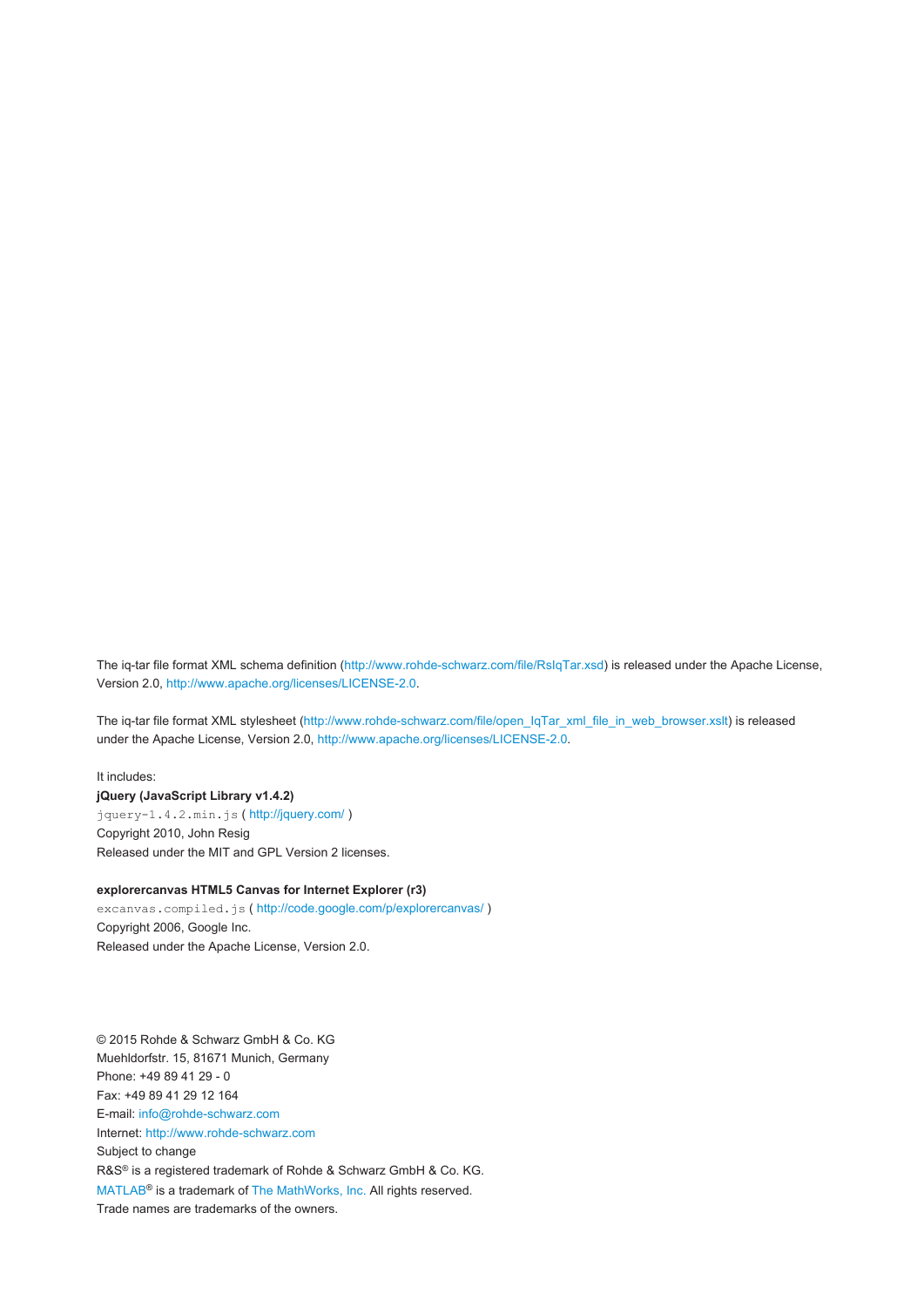## **Contents**

# 1 I/Q Data File Format (iq-tar)

I/Q data is packed in a file with the extension .  $ig.tar$ . An iq-tar file contains I/Q data in binary format together with meta information that describes the nature and the source of data, e.g. the sample rate. The objective of the iq-tar file format is to separate I/Q data from the meta information while still having both inside one file. In addition, the file format allows you to preview the I/Q data in a web browser, and allows you to include user-specific data.

The iq-tar container packs several files into a single  $.\n\tan x$  archive file. Files in  $.\n\tan x$ format can be unpacked using standard archive tools (see [http://en.wikipedia.org/wiki/](http://en.wikipedia.org/wiki/Comparison_of_file_archivers) [Comparison\\_of\\_file\\_archivers\)](http://en.wikipedia.org/wiki/Comparison_of_file_archivers) available for most operating systems. The advantage of . tar files is that the archived files inside the . tar file are not changed (not compressed) and thus it is possible to read the I/Q data directly within the archive without the need to unpack (untar) the  $.\n\tan$  file first.

#### **Contained files**

An iq-tar file must contain the following files:

● **I/Q parameter XML file**, e.g. xyz.xml

Contains meta information about the I/Q data (e.g. sample rate). The filename can be defined freely, but there must be only one single I/Q parameter XML file inside an iq-tar file.

**I/Q data binary file**, e.g. xyz.complex.float32 Contains the binary I/Q data of all channels. There must be only one single I/Q data binary file inside an iq-tar file.

Optionally, an iq-tar file can contain the following file:

**I/Q preview XSLT file**, e.g. open IqTar xml file in web browser.xslt Contains a stylesheet to display the I/Q parameter XML file and a preview of the I/Q data in a web browser. A sample stylesheet is available at [http://www.rohde-schwarz.com/file/](http://www.rohde-schwarz.com/file/open_IqTar_xml_file_in_web_browser.xslt)

[open\\_IqTar\\_xml\\_file\\_in\\_web\\_browser.xslt](http://www.rohde-schwarz.com/file/open_IqTar_xml_file_in_web_browser.xslt).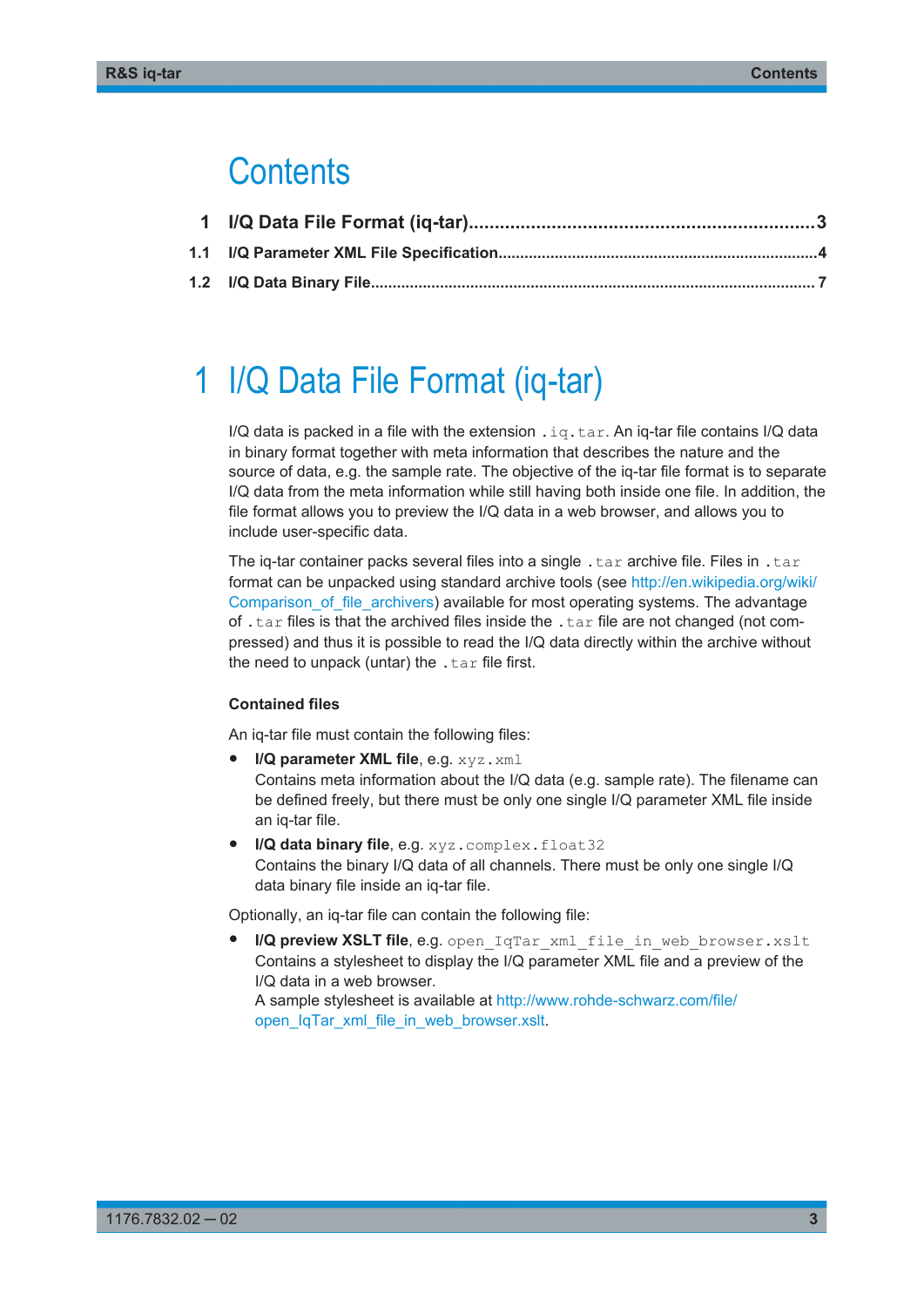I/Q Parameter XML File Specification

### <span id="page-3-0"></span>**1.1 I/Q Parameter XML File Specification**

The content of the I/Q parameter XML file must comply with the XML schema RsIqTar.xsd available at:<http://www.rohde-schwarz.com/file/RsIqTar.xsd>.

In particular, the order of the XML elements must be respected, i.e. iq-tar uses an "ordered XML schema". For your own implementation of the iq-tar file format make sure to validate your XML file against the given schema.

The following example shows an I/Q parameter XML file. The XML elements and attributes are explained in the following sections.

#### **Sample I/Q parameter XML file: xyz.xml**

```
<?xml version="1.0" encoding="UTF-8"?>
<?xml-stylesheet type="text/xsl" 
href="open_IqTar_xml_file_in_web_browser.xslt"?>
<RS_IQ_TAR_FileFormat fileFormatVersion="1" 
xsi:noNamespaceSchemaLocation="RsIqTar.xsd" 
xmlns:xsi="http://www.w3.org/2001/XMLSchema-instance">
  <Name>FSV-K10</Name>
  <Comment>Here is a comment</Comment>
  <DateTime>2011-01-24T14:02:49</DateTime>
  <Samples>68751</Samples>
  <Clock unit="Hz">6.5e+006</Clock>
  <Format>complex</Format>
  <DataType>float32</DataType>
  <ScalingFactor unit="V">1</ScalingFactor>
  <NumberOfChannels>1</NumberOfChannels>
<DataFilename>xyz.complex.float32</DataFilename>
<UserData>
  <UserDefinedElement>Example</UserDefinedElement>
</UserData>
   <PreviewData>...</PreviewData>
```

```
</RS_IQ_TAR_FileFormat>
```

| Element                   | <b>Description</b>                                                                                                                                                                        |
|---------------------------|-------------------------------------------------------------------------------------------------------------------------------------------------------------------------------------------|
| RS IQ TAR File-<br>Format | The root element of the XML file. It must contain the attribute fileFormatVersion<br>that contains the number of the file format definition. Currently,<br>fileFormatVersion "2" is used. |
| Name                      | Optional: describes the device or application that created the file.                                                                                                                      |
| Comment                   | Optional: contains text that further describes the contents of the file.                                                                                                                  |
| <b>DateTime</b>           | Contains the date and time of the creation of the file. Its type is $xs$ : dateTime (see<br>RsIqTar.xsd).                                                                                 |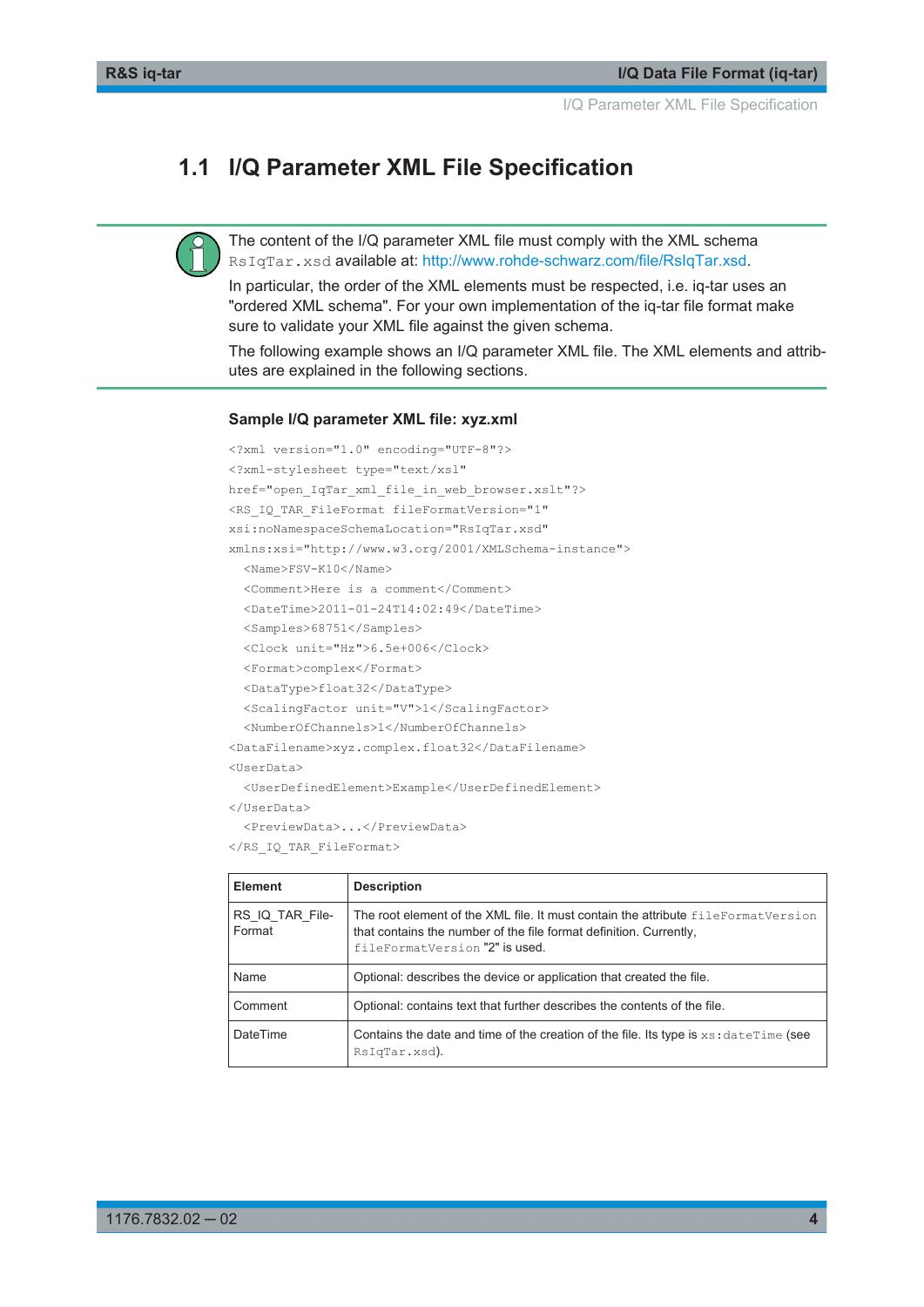I/Q Parameter XML File Specification

| <b>Element</b>        | <b>Description</b>                                                                                                                                                                                                                                                                                                                                                                                                                                                                                                                                                                                                                          |
|-----------------------|---------------------------------------------------------------------------------------------------------------------------------------------------------------------------------------------------------------------------------------------------------------------------------------------------------------------------------------------------------------------------------------------------------------------------------------------------------------------------------------------------------------------------------------------------------------------------------------------------------------------------------------------|
| Samples               | Contains the number of samples of the I/Q data. For multi-channel signals all chan-<br>nels have the same number of samples. One sample can be:<br>A complex number represented as a pair of I and Q values<br>A complex number represented as a pair of magnitude and phase values<br>٠<br>A real number represented as a single real value                                                                                                                                                                                                                                                                                                |
|                       | See also Format element.                                                                                                                                                                                                                                                                                                                                                                                                                                                                                                                                                                                                                    |
| Clock                 | Contains the clock frequency in Hz, i.e. the sample rate of the I/Q data. A signal gen-<br>erator typically outputs the I/Q data at a rate that equals the clock frequency. If the<br>I/Q data was captured with a signal analyzer, the signal analyzer used the clock fre-<br>quency as the sample rate. The attribute unit must be set to "Hz".                                                                                                                                                                                                                                                                                           |
| Format                | Specifies how the binary data is saved in the I/Q data binary file (see<br>DataFilename element). Every sample must be in the same format. The format can<br>be one of the following:<br>complex: Complex number in cartesian format, i.e. I and Q values interleaved. I<br>$\bullet$<br>and Q are unitless<br>real: Real number (unitless)<br>polar: Complex number in polar format, i.e. magnitude (unitless) and phase<br>٠<br>(rad) values interleaved. Requires DataType = float32 or float64                                                                                                                                          |
| DataType              | Specifies the binary format used for samples in the I/Q data binary file (see<br>DataFilename element and chapter 1.2, "I/Q Data Binary File", on page 7). The<br>following data types are allowed:<br>int8: 8 bit signed integer data<br>int16: 16 bit signed integer data<br>٠<br>int32: 32 bit signed integer data<br>float32: 32 bit floating point data (IEEE 754)<br>$\bullet$<br>float64: 64 bit floating point data (IEEE 754)<br>$\bullet$                                                                                                                                                                                         |
| ScalingFactor         | Optional: describes how the binary data can be transformed into values in the unit<br>Volt. The binary I/Q data itself has no unit. To get an I/Q sample in the unit Volt the<br>saved samples have to be multiplied by the value of the ScalingFactor. For polar<br>data only the magnitude value has to be multiplied. For multi-channel signals the<br>ScalingFactor must be applied to all channels.<br>The attribute unit must be set to "v".<br>The Scaling Factor must be $> 0$ . If the Scaling Factor element is not defined, a<br>value of 1 V is assumed.                                                                        |
| NumberOfChan-<br>nels | Optional: specifies the number of channels, e.g. of a MIMO signal, contained in the<br>I/Q data binary file. For multi-channels, the I/Q samples of the channels are expected<br>to be interleaved within the I/Q data file (see chapter 1.2, "I/Q Data Binary File"<br>on page 7). If the NumberOfChannels element is not defined, one channel is<br>assumed.                                                                                                                                                                                                                                                                              |
| DataFilename          | Contains the filename of the I/Q data binary file that is part of the iq-tar file.<br>It is recommended that the filename uses the following convention:<br><xyz>.<format>.<channels>ch.<type><br/><xyz> = a valid Windows file name<br/><format> = complex, polar or real (see Format element)<br/><channels> = Number of channels (see NumberOfChannels element)<br/><type> = float32, float64, int8, int16, int32 or int64 (see DataType element)<br/>Examples:<br/>xyz.complex.1ch.float32<br/>xyz.polar.1ch.float64<br/>xyz.real.1ch.int16<br/>xyz.complex.16ch.int8</type></channels></format></xyz></type></channels></format></xyz> |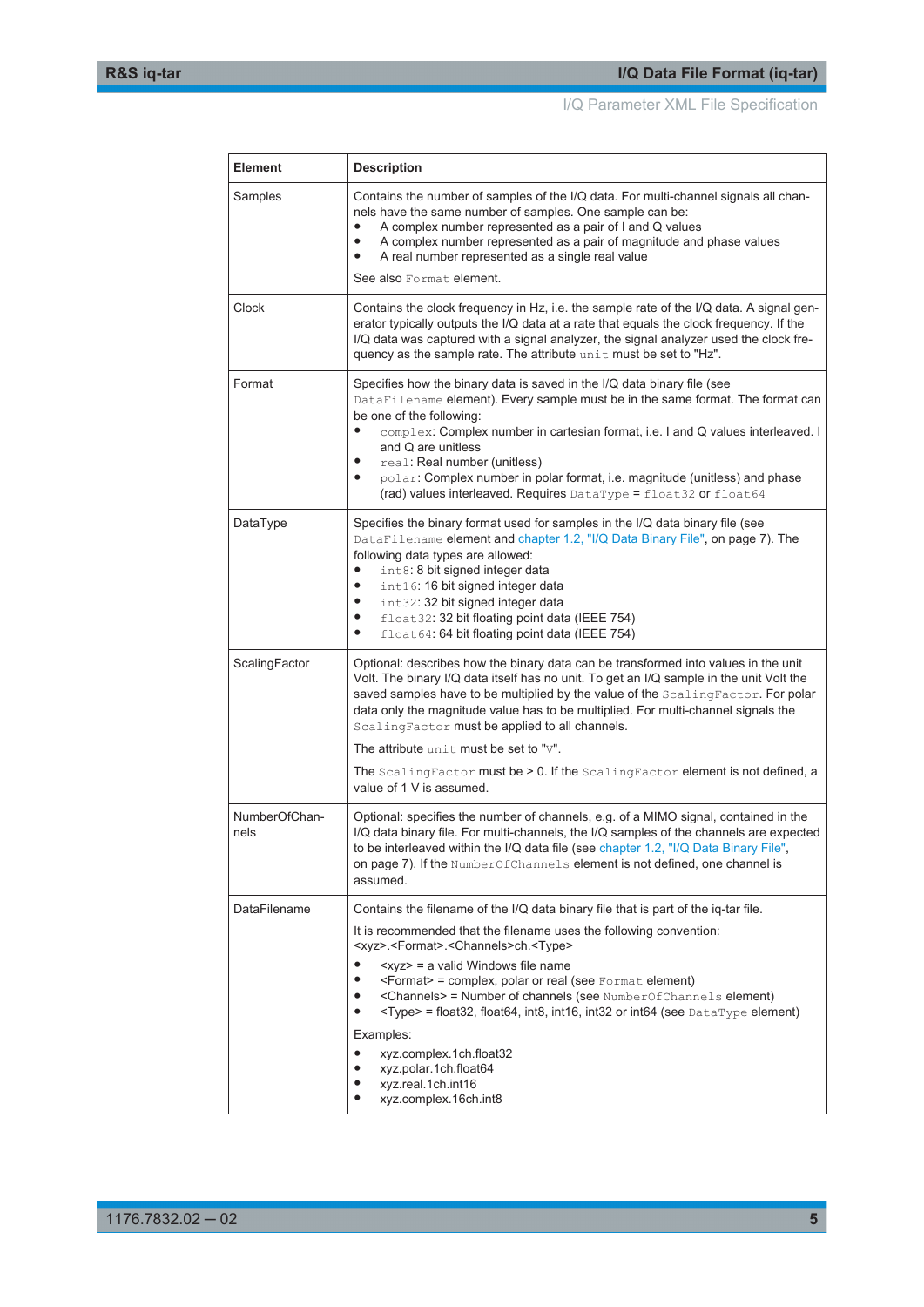I/Q Parameter XML File Specification

| <b>Element</b> | <b>Description</b>                                                                                                                                                                                                                                                                                                                                                                                                                                         |
|----------------|------------------------------------------------------------------------------------------------------------------------------------------------------------------------------------------------------------------------------------------------------------------------------------------------------------------------------------------------------------------------------------------------------------------------------------------------------------|
| UserData       | Optional: contains user, application or device-specific XML data which is not part of<br>the ig-tar specification. This element can be used to store additional information, e.g.<br>the hardware configuration. User data must be valid XML content.                                                                                                                                                                                                      |
| PreviewData    | Optional: contains further XML elements that provide a preview of the I/Q data. The<br>preview data is determined by the routine that saves an iq-tar file (e.g. iq-tar file for-<br>mat). For the definition of this element refer to the RSIqTar, xsd schema. Note that<br>the preview can be only displayed by current web browsers that have JavaScript<br>enabled and if the XSLT stylesheet<br>open IqTar xml file in web browser.xslt is available. |

#### **Example: ScalingFactor**

Data stored as int16 and a desired full scale voltage of 1 V

```
ScalingFactor = 1 \text{ V} / maximum int16 value = 1 \text{ V} / 2^{15} = 3.0517578125e-5 V
```

| <b>Scaling Factor</b>          | <b>Numerical value</b> | <b>Numerical value x ScalingFac-</b><br>tor |
|--------------------------------|------------------------|---------------------------------------------|
| Minimum (negative) int16 value | $-2^{15}$ = $-32768$   | $-1$ V                                      |
| Maximum (positive) int16 value | $2^{15} - 1 = 32767$   | 0.999969482421875 V                         |

#### **Example: PreviewData in XML**

```
<PreviewData>
     <ArrayOfChannel length="1">
       <Channel>
         <PowerVsTime>
          <Min> <ArrayOfFloat length="256">
               <float>-134</float>
               <float>-142</float>
                ...
               <float>-140</float>
             </ArrayOfFloat>
          \langle/Min\rangle <Max>
             <ArrayOfFloat length="256">
               <float>-70</float>
               <float>-71</float>
               ...
               <float>-69</float>
             </ArrayOfFloat>
          \langle/Max\rangle </PowerVsTime>
         <Spectrum>
           <Min>
             <ArrayOfFloat length="256">
               <float>-133</float>
               <float>-111</float>
```
...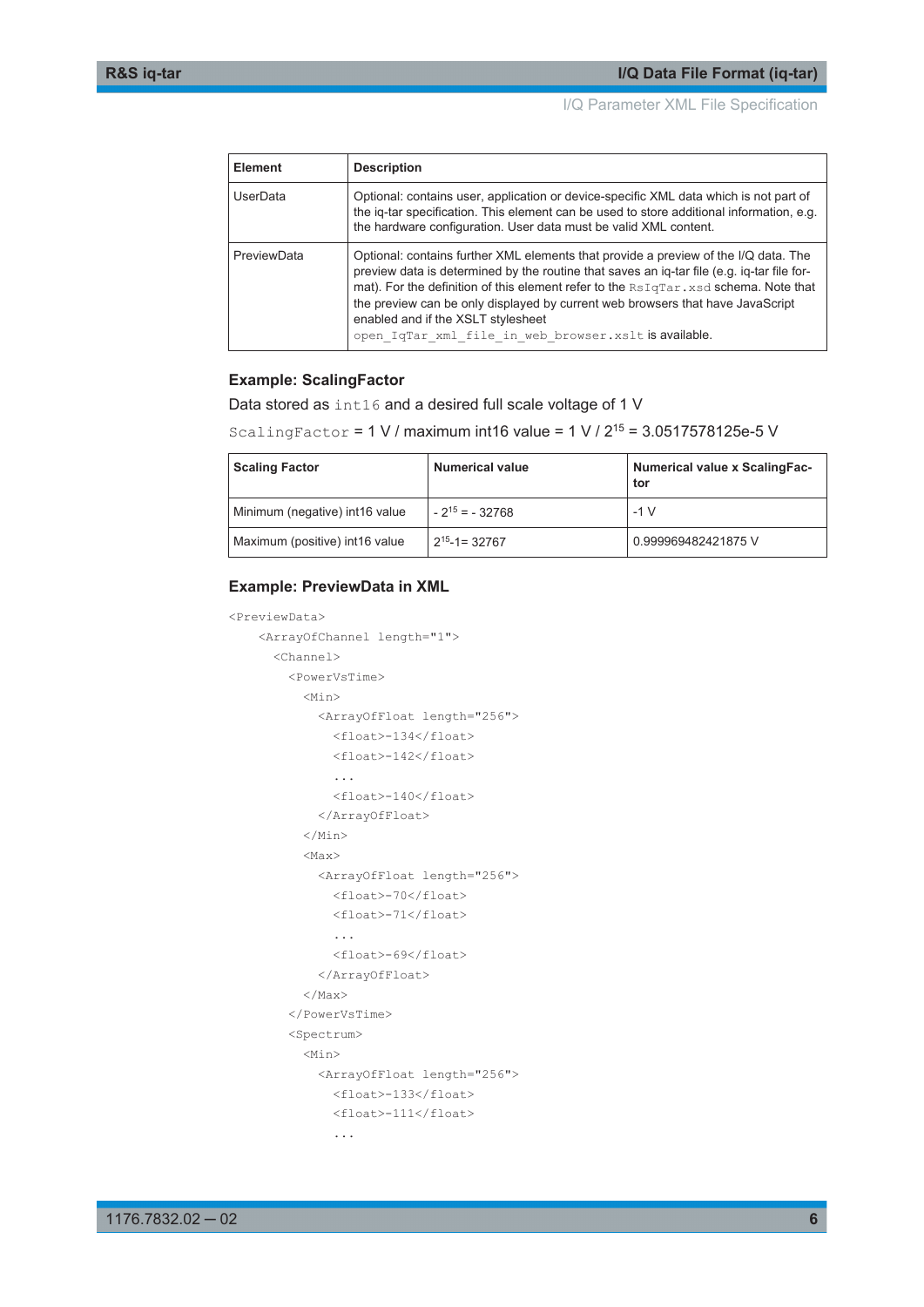```
 <float>-111</float>
            </ArrayOfFloat>
        \langle/Min>
         <Max>
            <ArrayOfFloat length="256">
             <float>-67</float>
             <float>-69</float>
              <float>-70</float>
             <float>-69</float>
           </ArrayOfFloat>
         </Max>
       </Spectrum>
      <T\cap <Histogram width="64" height="64">0123456789...0</Histogram>
      \langle/TO\rangle </Channel>
   </ArrayOfChannel>
 </PreviewData>
```
### **1.2 I/Q Data Binary File**

The I/Q data is saved in binary format according to the format and data type specified in the XML file (see Format element and DataType element). To allow reading and writing of streamed I/Q data, all data is interleaved, i.e. complex values are interleaved pairs of I and Q values and multi-channel signals contain interleaved (complex) samples for channel 0, channel 1, channel 2 etc. If the NumberOfChannels element is not defined, one channel is presumed.

#### **Example: Element order for real data (1 channel)**

```
I[0], // Real sample 0
I[1], // Real sample 1
I[2], // Real sample 2
...
```
#### **Example: Element order for complex cartesian data (1 channel)**

| $\cdots$ |                   |  |                                                |  |  |  |
|----------|-------------------|--|------------------------------------------------|--|--|--|
|          | $I[2]$ , $O[2]$ , |  | // Real and imaginary part of complex sample 2 |  |  |  |
|          | I[1], O[1],       |  | // Real and imaginary part of complex sample 1 |  |  |  |
|          | $I[0]$ , $Q[0]$ , |  | // Real and imaginary part of complex sample 0 |  |  |  |

#### **Example: Element order for complex polar data (1 channel)**

| $\cdots$ |                         |                                                 |  |  |  |  |
|----------|-------------------------|-------------------------------------------------|--|--|--|--|
|          | Maq $[2]$ , Phi $[2]$ , | // Magnitude and phase part of complex sample 2 |  |  |  |  |
|          | Maq $[1]$ , Phi $[1]$ , | // Magnitude and phase part of complex sample 1 |  |  |  |  |
|          | $Mag[0]$ , $Phi[0]$ ,   | // Magnitude and phase part of complex sample 0 |  |  |  |  |